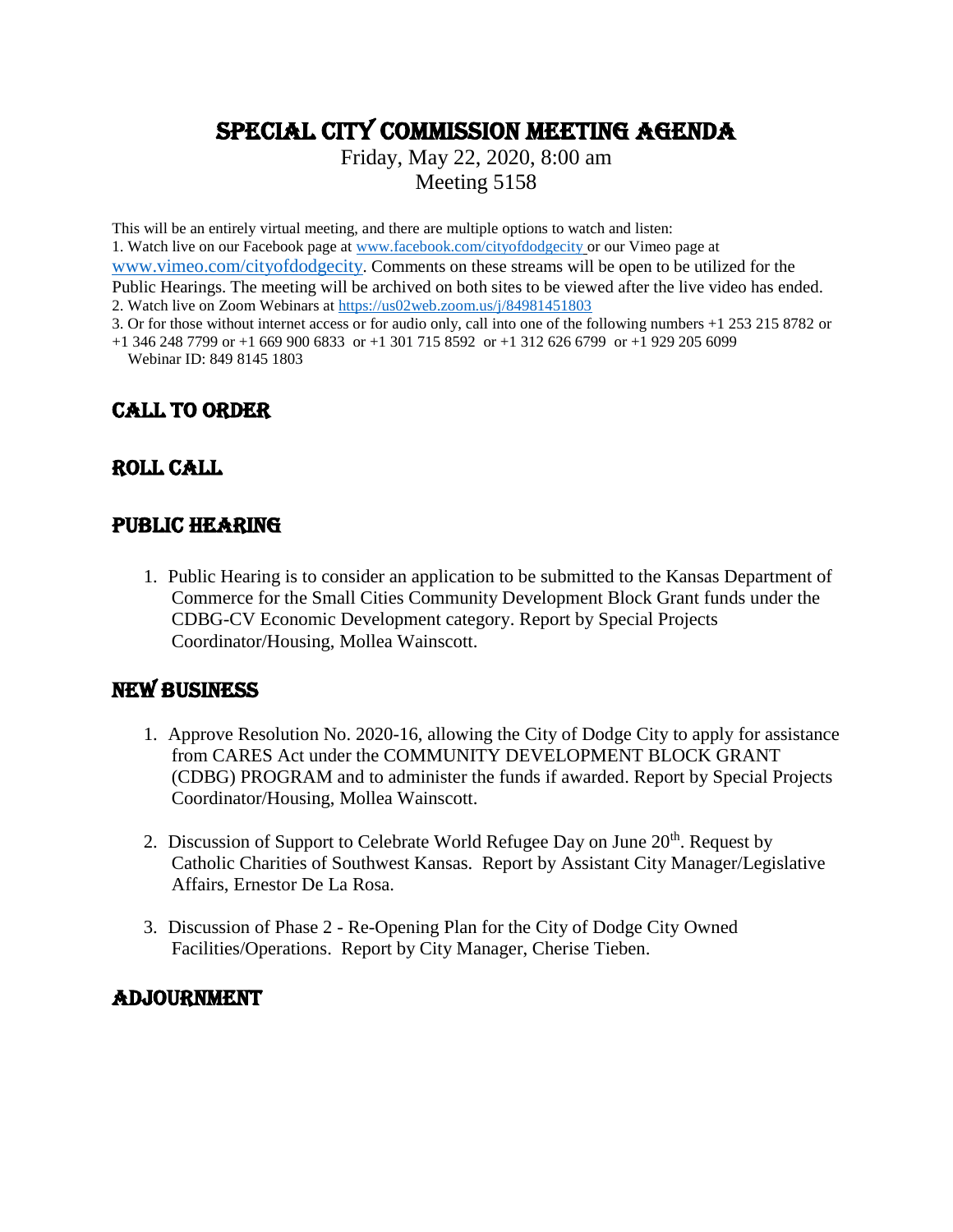# City of Dodge City SO6 N. Second Ave

806 N. Second Ave. 67801

Phone: 620-225-8100 FAX: 620-225-8144 www.dodgecity.org

# Memorandum

To: City Manager, City Manager City Commissioners From: Mollea Wainscott, Special Projects Coordinator/Housing Date: 05/22/19 Subject: CDBG-CV Grant Application Agenda Item: Resolution No. 2020-16 **\_\_\_\_\_\_\_\_\_\_\_\_\_\_\_\_\_\_\_\_\_\_\_\_\_\_\_\_\_\_\_\_\_\_\_\_\_\_\_\_\_\_\_**

**Recommendation:** Staff recommends the approval of Resolution No. 2020-16 allowing the City of Dodge City to apply for assistance from CARES Act under the COMMUNITY DEVELOPMENT BLOCK GRANT (CDBG) PROGRAM and to administer the funds if awarded.

**Background:** The state of Kansas received \$9,029,815 under the Coronavirus Aid, Relief and Economic Security (CARES) Act. This funding is available for nonentitlement cities and counties like Dodge City. Funding is awarded for issues triggered by the COVID-19 virus where no other funds are available. This includes funding to micro-businesses as well as regular businesses up to 50 employees and is available on a first come first come basis. If approved the City should be made aware of the funding award within 15 days of submitting the application.

**Justification:** This application will provide funds in the form of grants to help local businesses retain jobs for low-to-moderate income people. The City of Dodge City recently awarded over \$400,000 in CDBG revolving loan funds to 20 businesses in the form of a 3-year term loan with 1% interest. Since the City revolving loans funds have been depleted, access to this to CDBG-CV funds will make a tremendous impact on small businesses in our community.

**Financial Considerations:** The maximum grant award is \$300,000. No funding match is required. Grant funds have to be spent in 12 months.

**Purpose/Mission:** This application meets the City's core value of Ongoing Improvement by expanding economic opportunities for low- and moderate-income citizens.

### **Legal Considerations:** None

**Attachments:** Resolution No. 2020-16